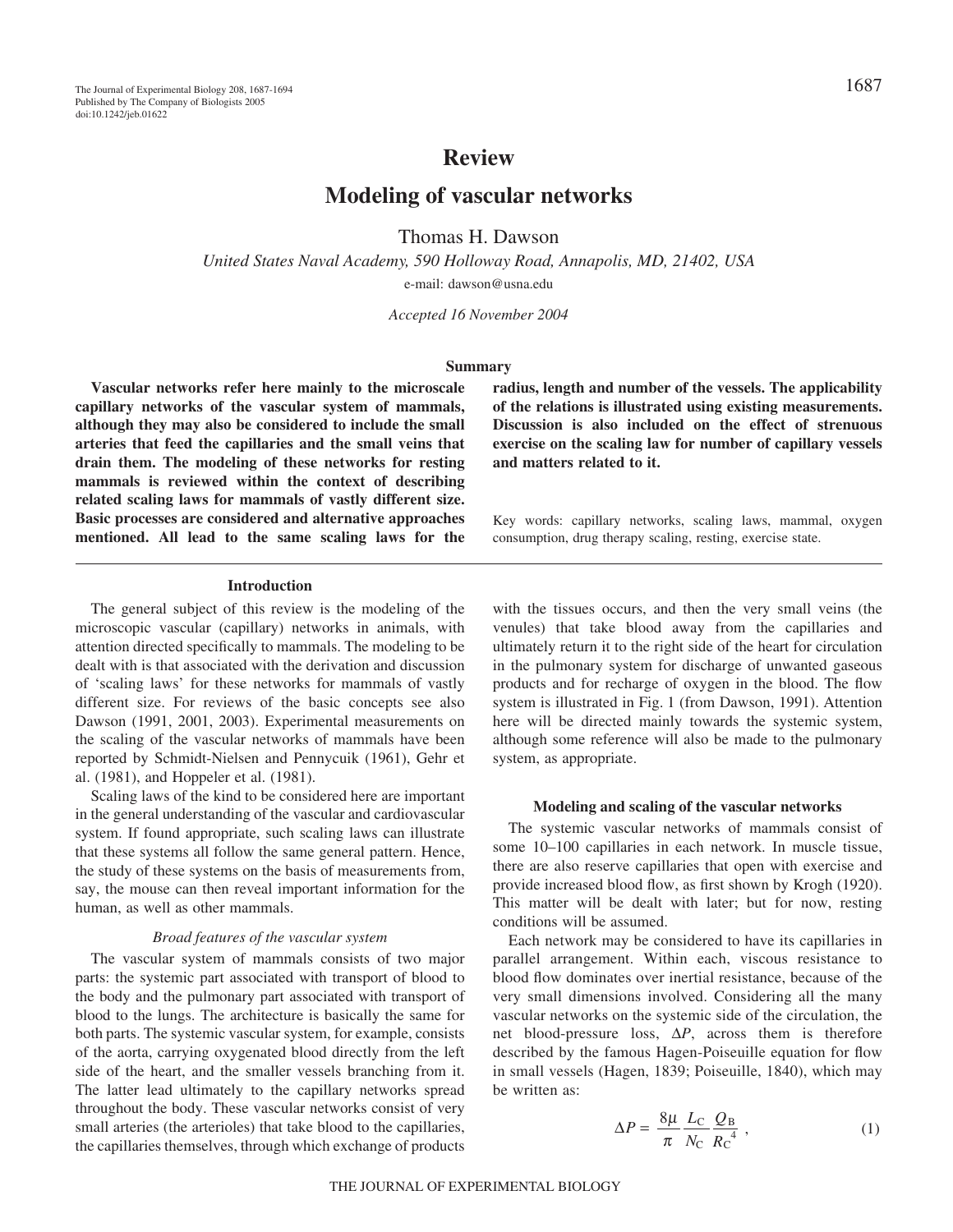

Fig. 1. Branching of systemic vessels in mammals illustrating vascular networks of capillaries and associated arterioles and venules.

where  $\mu$  denotes the viscosity coefficient of the blood,  $R_C$ ,  $L_C$ and *N*<sub>C</sub> denote 'characteristic' (or typical) radius, length and number of capillaries, respectively, and  $Q_B$  denotes cardiac output, that is, the volume of blood ejected by the heart into the systemic vascular system over the time of a heart beat.

The blood pressures in the vascular system of resting mammals are all essentially the same, as demonstrated many years ago by measurements of Gregg et al. (1937), and Woodbury and Hamilton (1937). The pressure drop across the vascular networks may similarly be assumed to be independent of mammal size. The blood viscosity is likewise known to be independent of mammal size (Amin and Sirs, 1985), and the cardiac output is known to be proportional to the product of heart rate and mammal mass (Holt et al., 1968). The following proportional relation may therefore be written from Equation (1):

$$
\frac{L_{\rm C}\omega M_{\rm b}}{N_{\rm C}R_{\rm C}^{4}} \sim M_{\rm b}^{0} \tag{2}
$$

where  $\omega$  denotes heart rate,  $M_b$  denotes mammal mass (with  $M_b^0$  denoting no dependence on it), and where the symbol  $\infty$ denotes proportionality.

In addition to this relation, another may be written associated with the fact that the total blood volume in mammals varies directly with mammal mass, as shown by Brody (1945). The total blood volume in the capillary system, as part of the whole, can therefore similarly be assumed to vary in this manner. The following relation results:

$$
N_{\rm C} R_{\rm C}{}^2 L_{\rm C} \propto M_{\rm b} \,. \tag{3}
$$

Direct evidence for the latter relation exists for the pulmonary capillaries (Gehr et al., 1981) and there is no reason to expect differently for the systemic capillaries. Relations (2) and (3) thus provide two relations, backed by measurement, between the four unknown quantities  $R_C$ ,  $L_C$ ,  $N_C$  and  $\omega$ . Two additional relations are thus needed to complete the description. These may either be empirical or theoretical. The latter is first considered. The following discussion of these relations is based on earlier work by the author (Dawson, 1991).

### *Additional relations*

The variables associated directly with the 'characteristic' capillary system of resting mammals can be expected to apply to the capillaries of any organ of the body. There is, in fact, some evidence for this in the case of the lungs, the kidneys and the muscles, as will be discussed later. Thus, the number of capillaries in the heart may be assumed to be proportional to the number of capillaries  $N<sub>C</sub>$  associated with the relations (2) and (3). The number of cardiac cells in the heart can also be considered to be proportional to the number of capillaries supplying them. The volume of a single cardiac cell can therefore be expected to be proportional to the ratio of heart mass to capillary number; or, since heart mass and body mass are proportional (Brody, 1945), the volume of a single cardiac cell can be considered proportional to the ratio  $M<sub>b</sub>/N<sub>C</sub>$ . The characteristic length *d* of a cell is therefore expressible as

$$
d \propto (M_{\rm b}/N_{\rm C})^{1/3} \,, \tag{4}
$$

assuming all dimensions scale the same, like in fact the dimensions of the heart, which all scale as mammal mass to the power 1/3 (Dawson, 1991, 2001).

Now, cardiac tissue consists mainly of contraction fibers which, when excited, provide the pumping action of the heart. The fibers consist of series connections of small cardiac cells, separated by membranes. Contraction is initiated in the upper heart and spreads over the heart through progressive influx of ions into the cardiac cells, making the fibers contract. The required two relations follow from consideration of the resting heart rate as determined by the diameter of the cardiac fibers, with the latter assumed the same as the linear dimension *d* defined above; and from consideration of the influx of ions into the fibers.

The contraction (propagation) speed in cardiac fiber is assumed, like nerve fiber, to be expressible as a power-law relation with fiber diameter; that is, as  $d<sup>b</sup>$  where 'b' denotes a constant. Based on experimental studies with isolated nerve fibers (generally considered analogous to heart fiber), a value of 'b' can be expected to be between 0.5 and 1.0 (Jack et al., 1975). A value of 'b' equal to 2/3 was determined appropriate previously (Dawson, 1991). Now, the period between heartbeats may reasonably be assumed to be proportional, under change of scale, to the ratio of heart length (proportional to mammal mass to the power 1/3) to contraction speed; and the heart rate must thus be equal to the reciprocal of this period. The following relation, therefore, results from these considerations (Dawson, 1991):

$$
\omega \propto M_{\rm b}^{-1/9} N_{\rm C}^{-2/9} \,. \tag{5}
$$

A second relation follows from consideration of the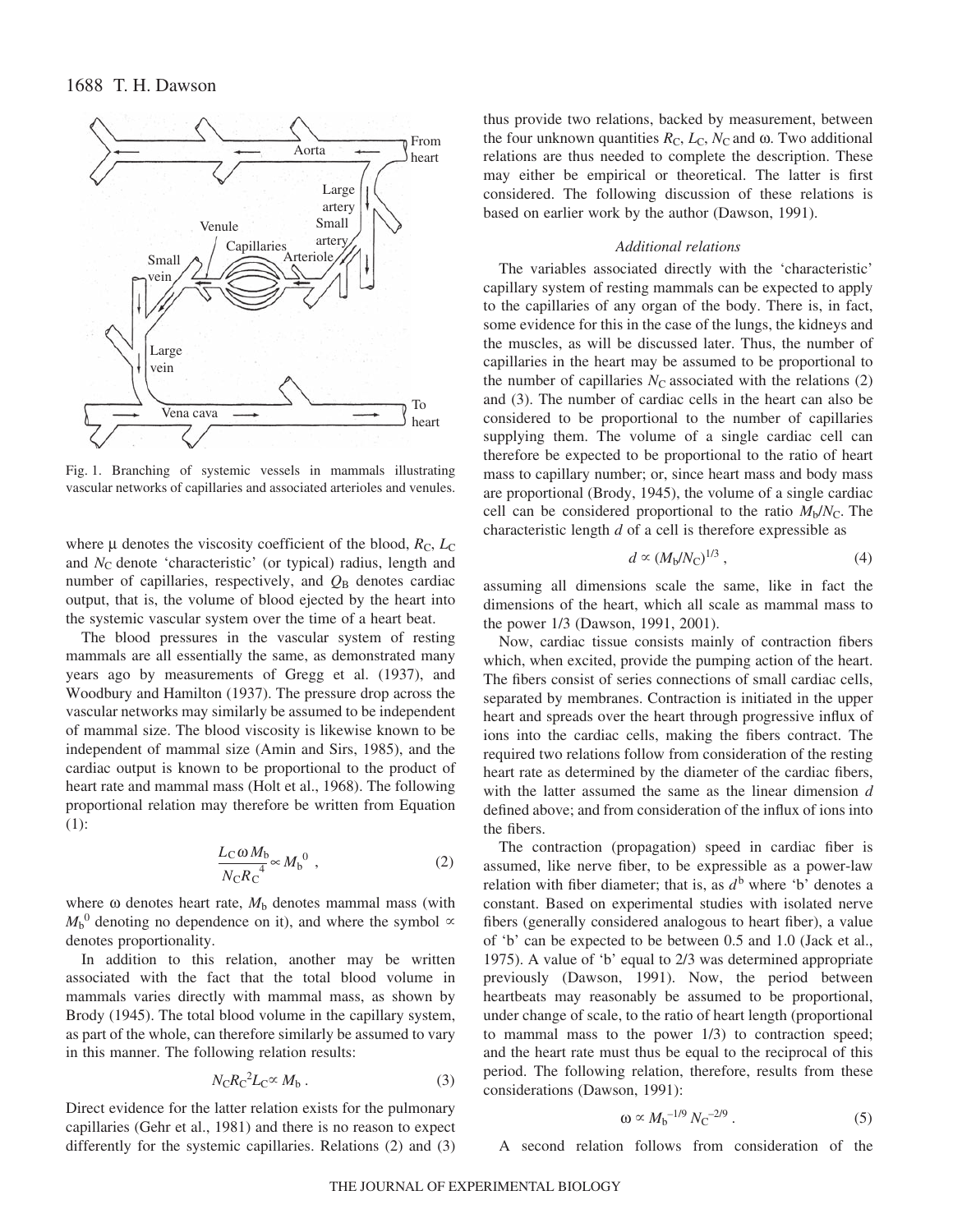diffusion-like transfer of ions into the cardiac cells over a period of heartbeat. The mass, *m*, of ionic substance diffusing into (or out of) a cardiac cell can be expected to depend on the dimension, *d*, of the cell, the diffusion coefficient *D* (units of area per time), the concentration difference ∆*C* (units of mass per volume) between concentrations outside and inside the cell, and the heart rate ω (units of reciprocal time). The relation for *m* may be written in dimensionless form (so as to be independent of particular units), as

$$
\frac{m}{\Delta C d^3} = f\left(\frac{\omega d^2}{D}\right),\tag{6}
$$

where  $f(-)$  denotes a general function. The left-hand side of this equation, with concentration difference ∆*C* assumed scale invariant, is proportional to the diffusion mass per unit cell volume, and this may be expected to be independent of mammal size. With the diffusion constant *D* also scale invariant, as expected, it can be seen that the product of heart rate and square of cell dimension must likewise be constant under change of scale. Thus, heart rate is predicted to be inversely proportional to the square of the heart-cell dimensions. Using the definition of cardiac cell dimension of relation (4), the follow relation results (Dawson, 1991):

$$
\omega \propto M_{\rm b}^{-2/3} N_{\rm C}^{-2/3} \tag{7}
$$

As may be confirmed with simple algebra of proportions, relations (2) and (3), together with the two expressions of relations (5) and (7), provide the solution for the scaling laws for the characteristic capillary vessels in the form:

$$
R_{\rm C} \propto M_{\rm b}^{1/12} \,, \tag{8a}
$$

$$
L_{\rm C} \propto M_{\rm b}^{5/24} \,, \tag{8b}
$$

$$
N_{\rm C} \propto M_{\rm b}^{5/8} \,. \tag{8c}
$$

The scaling relation for the resting heart rate is also determined from the relations and that for cardiac output from its previously noted connection with heart rate, that is,

$$
\omega \propto M_b^{-1/4} \,, \tag{9a}
$$

$$
Q_{\rm B} \propto M_{\rm b}^{3/4} \,. \tag{9b}
$$

Experimental evidence for the relation for heart rate has existed for many years (Rihl, 1926; Clark, 1927). More recent work by Holt et al. (1968) provides experimental support for both the heart-rate and cardiac-output relations.

It is worthwhile to note the differences that arise if different values of 'b' are used for the exponent in the above contraction-speed relation leading to relation (5). For the lower value of 0.5, the equations predict that heart rate should vary with mammal mass to a power of –4/15, that is, a power of about –0.27; and that the cardiac output should vary with mammal mass to a power of 11/15, that is, a power of about 0.73. For the higher value of 1, the equations predict an exponent value for heart rate of –2/9, that is, a power of –0.22; and that for cardiac output of 7/9, that is, a power of about 0.78. The differences are not especially significant, and for either

choice of exponent 'b', the relations for heart rate and cardiac output, if determined experimentally, could reasonably be rounded to the exponent values of –1/4 and 3/4, respectively.

The value of 2/3 for the exponent 'b' in the contractionspeed relation, noted in connection with relation (5), was chosen earlier by the author (Dawson, 1991) because it led to the relations for cardiac output and heart rate, as generally accepted. Interestingly, if an extreme value for 'b' of zero is assumed, the resulting expressions are that heart rate varies as mammal mass to the power  $-1/3$  and that cardiac output varies with mammal mass to the power 2/3. The latter is unlikely, based in part on the work of Holt et al. (1968).

In addition to showing that the scaling laws for the capillary networks, as well as the scaling laws for cardiac output and heart rate, can be determined from fundamental considerations, it has been illustrated here that heart rate varies inversely as the square of the diameter of the cardiac contraction fibers. The latter offers an explanation (and the only one that I am aware of) as to how and why the resting heart rate of, say, the mouse is many times that of the human; that is, about 600 beats  $min^{-1}$ for mouse and about 60 beats  $min^{-1}$  for human.

Additional means for obtaining the above scaling laws have been considered earlier and involved use of empirical relations for heart rate (reciprocal 1/4 power relation) and oxygen consumption rate (3/4 power relation), as described by Dawson (2001, 2003). This approach leads to the same scaling laws as relations (8a–c).

#### *Some measurements*

It may first be noted that direct experimental measurements are limited regarding the systemic side of the circulation, but the data available are consistent with the theory described here. In particular, there are the counting measurements of Kunkel (1930) for number of nephrons in the kidneys of mammals of various sizes. The nephron is the basic unit in the kidney and consists of a collection of capillary vessels. The number of capillaries per nephron can be expected to be the same for any mammal, and hence a count of nephrons in a kidney can be expected to be proportional to a count of capillaries in the kidney. The measurements of Kunkel (mouse to ox range) were analyzed by Adolph (1949) and shown to obey a power law relation, with mammal mass raised to the power 0.62, which may also be taken as 5/8, in agreement with relation (8c).

There are also measurements of Kunkel (1930) concerning the diameter of renal capsules of the nephrons that indicate variation with mammal mass to a power of essentially 1/12 (Adolph, 1949). This variation may be taken as evidence for the scaling relation for relation (8a), since the diameter of the renal capsules can be expected to be proportional to the radius of the contained capillaries within them.

In addition, there are measurements of rate of urine output of resting mammals (mouse to elephant range) that indicate variation with mammal mass to a power of essentially 5/6, as noted by Adolph (1949). Net fluid flow from the capillaries in the kidneys, insofar as scaling is concerned, can be expected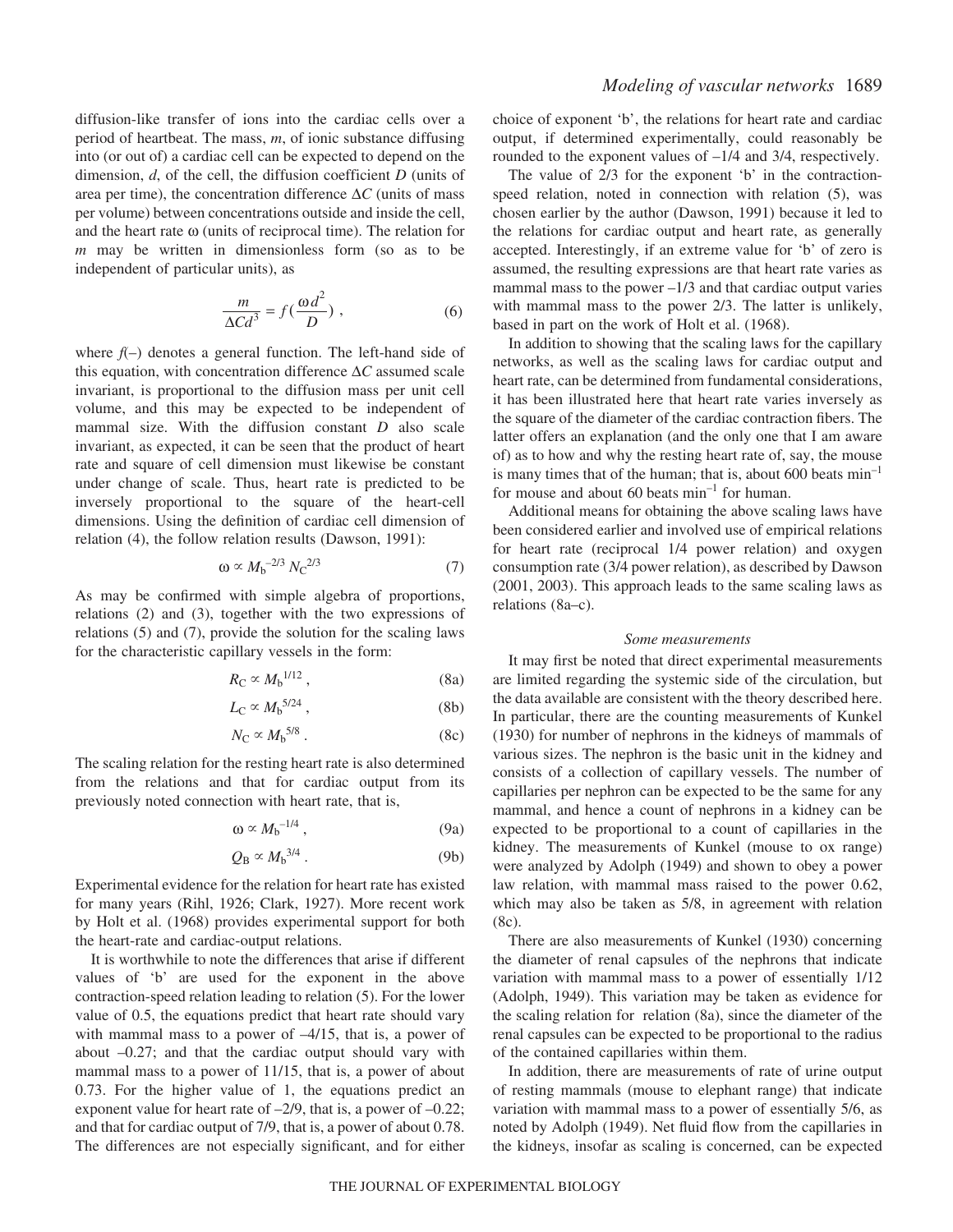

Fig. 2. Data for capillary density (no. capillaries per  $mm<sup>2</sup>$ ) in masseter muscle. (Data source: Schmidt-Neilsen and Pennycuik, 1961.)

to be proportional to the product of capillary number  $N_c$  and capillary length  $L<sub>C</sub>$  as discussed earlier by the author (Dawson, 1991). Relations (8b,c) provide, in fact, the scaling exponent 5/6.

Finally, on the systemic side, there are measurements of capillary density in muscles by Schmidt-Nielsen and Pennycuik (1961) that presumably apply to the resting state, as considered here. Capillary spacing in resting muscle can be expected to be proportional to capillary radius, and capillary density can therefore be expected to be inversely proportional to the square of capillary radius; that is, as mammal mass to the power  $-1/6$ , based on relation (8a). The relation just described was recently confirmed from theoretical considerations (Dawson, 2003). The measurements of Schmidt-Nielsen and Pennycuik (bat to pig range) support this variation as illustrated in Fig. 2 for capillary density in the masseter (jaw) muscle of mammals. Similar agreement exists for measurements of Schmidt-Nielsen and Pennycuik (1961) regarding resting capillary density in the gastrocnemius (leg) muscle of mammals (Dawson, 2003).

For the pulmonary side of the circulation, measurements exist for capillary volume and surface area (Gehr et al., 1981). These data (shrew to cow range) may be used to obtain data for capillary radius and net capillary length (Dawson, 1991). Typical values for the capillary radius are shown in Fig. 3 and support predictions from relation (8a). In average terms, the volume of the capillaries was found by Gehr et al. (1981) to be directly proportional to mammal mass, and their surface area was found proportional to mammal mass raised to about the power 0.93 (average of two sets of data). These results imply that capillary radius  $R_C$  and net capillary length  $N_C L_C$ scale with mammal mass to powers 0.07 and 0.86, respectively, in good agreement with the theoretical value from relations (8a–c) of 0.08 and 0.83.

The basic scaling relations (8a–c) may also be derived by replacing the two theoretical relations (5) and (7) by the



Fig. 3. Data for capillary radius in lungs, with only selected mammals indicated. (Data source: Gehr et al., 1981.)

empirical relation for heart rate, and either of the above experimentally confirmed relations for capillary number and capillary radius.

### **Oxygen consumption rate**

Among the many biological processes involved with the vascular networks, the most important is perhaps the transfer of oxygen from the blood to the surrounding tissues. The resting oxygen consumption rate of mammals (mouse to elephant range) is known to obey an average power-law relation with mammal mass raised to the power 3/4 (Kleiber, 1932; Brody and Procter, 1932; Brody, 1945). This relation applies over a wide range of mammal size, but, insofar as empirical relations are concerned, may be subject to modification for smaller mammals (Bartels, 1982; Heusner, 1991; Dodds et al., 2001). Interestingly, the careful work of Bishop (1999) on mammals and birds indicates no such deviations.

The oxygen consumption rate is considered in terms of the rate of oxygen transfer  $\dot{V}_{O<sub>2</sub>}$  across the capillaries. This is described by the diffusion equation:

$$
\dot{V}_{O_2} \propto P_0 (1 - P_1 / P_0) N_C L_C R_C / H_C , \qquad (10)
$$

where  $P_0$  denotes the oxygen pressure in the blood,  $P_1$  denotes the oxygen pressure immediately outside the capillary, and  $H_C$ denotes the wall thickness of the capillaries. Now, as discussed in earlier work (Dawson, 2003), plausible assumptions can be made that the ratios  $P_1/P_0$  and  $R_C/H_C$  are relatively independent of mammal size, at least when a wide range of mammal size is considered. In particular, the first ratio can be expected to be relatively independent of scale since a change in oxygen pressure in the blood is likely to be accompanied by a corresponding change in oxygen pressure in surrounding tissue. The second ratio can be expected to be constant, or nearly so, in order to maintain similar stress in the capillary walls from the scale-invariant blood pressure. Variations from either of these assumptions over a small range of size may, of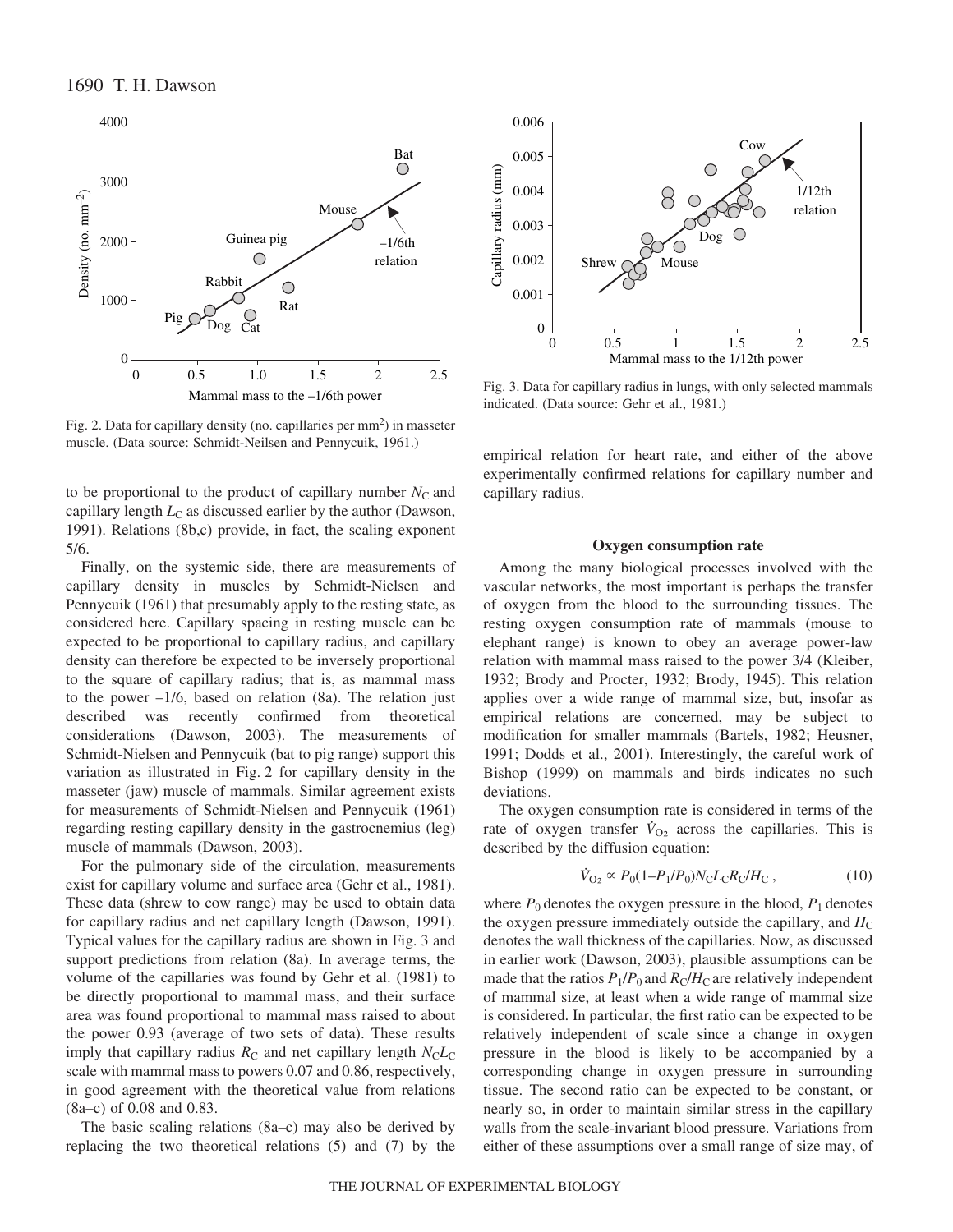

Fig. 4. Data for oxygen pressure in blood  $(75\%$  saturation) of mammals, with only selected mammals identified. Data mainly from Schmidt-Neilsen and Larimer (1958). Value for the elephant is from Bartels et al. (1963). 1 mmHg  $\equiv$  133.3 Pa.

course, account for deviations from the average mentioned above. Adopting the assumptions, relation (10) reduces to the expression:

$$
\dot{V}_{O_2} \propto P_0 N_C L_C \,. \tag{11}
$$

Moreover, as already known (Dawson, 1991) on the basis of measurements by Schmidt-Nielsen and Larimer (1958), the oxygen pressure  $P_0$  in the blood can be considered to be proportional to mammal mass to the power –1/12 (mouse to mule range). This correlation is illustrated in Fig. 4, together with an additional measurement for the elephant (Bartels et al., 1963). With the product  $N<sub>C</sub>L<sub>C</sub>$  varying with mammal mass to the power 5/6, as required by relations (8a–c), the oxygen transfer rate is thus seen to vary with mammal mass to the power 3/4, in accordance with measurements over a broad range on mammal size.

It may be noted (at least within the writer's limited understanding) that 'constructal theory', based in part on the assumption that vascular formation is an optimized flow architecture, also provides the power 3/4 for resting oxygen consumption rate (Bejan, 1997, 2000).

#### **Application of theory to drug therapy**

A practical application of capillary scaling involves consideration of therapeutic drug concentrations in the blood of small mammals as they relate to humans. A specific example is provided by the chemotherapy drug methotrexate, which is a widely used (non-metabolized) drug in the treatment of cancer. Dedrick et al. (1970) showed that data from various mammals could be consolidated into a broad correlation by plotting the ratio of drug concentration in the blood to initial dose as a function of time since injection, when the latter was divided by mammal mass raised to the power 1/4. Since the blood-circulation time is proportional to mammal mass to the power 1/4 (Dawson, 1991), the resulting time scale is simply



Fig. 5. Classical view of exchange of water and dissolved substances with surrounding systemic tissue. (Data source: Guyton, 1971.)

proportional to circulation time. It may be anticipated that some refinement could be gained by including the capillary geometry and scaling into the correlation.

The drug is assumed to be injected on the systemic venous side in a relatively short period of time. On passing through a general capillary, the classical view (Guyton, 1971) is that the blood initially expels some water and drug to surrounding tissue (Starling, 1896; Pappenheimer et al., 1951). Near the end of the capillary blood flow, some of the mixed drug is reabsorbed (see Fig. 5; from Dawson, 1991). Of course, in the event of fluctuating osmotic pressure, some capillary exchange, back and forth, could be expected along the entire length of the capillary.

In either case, a simplified process may be assumed for scaling purposes where the entire drug is removed by the capillaries during the initial cycle and some of the drug reabsorbed. In this case, the drug concentration at the injection site, after the initial cycle, will equal the amount reabsorbed. This process would perhaps lead to a reduced concentration at the site, compared with the actual process. However the same percentage difference may be expected (for a non-metabolized drug) for all mammals so that scaling is still possible in the present case.

The concentration of drug, *C* (in units of mass per volume of blood), in the blood after the first complete cycle of blood circulation in the above-simplified process will be proportional to the net volume of drug reabsorbed per unit volume of blood. Flow into and out of capillaries can be considered for scaling purposes (Dawson, 1991) to be proportional to a scaleindependent constant and the net capillary length, that is,  $BN<sub>C</sub>L<sub>C</sub>$ , where *B* denotes the filtration-absorption constant (units of area per time). The concentration of drug reabsorbed over the time, *T*, for a complete circulation is thus proportional, for scaleindependent initial concentration, to the ratio  $N_{\rm C}L_{\rm C}T/V_{\rm B}$ , where  $V<sub>B</sub>$  denotes total blood volume. For any arbitrary initial drug concentration  $D_0$ , the ratio is  $D_0 N_C L_C/V_B$ *T*.

With additional cycles of blood circulation treated in the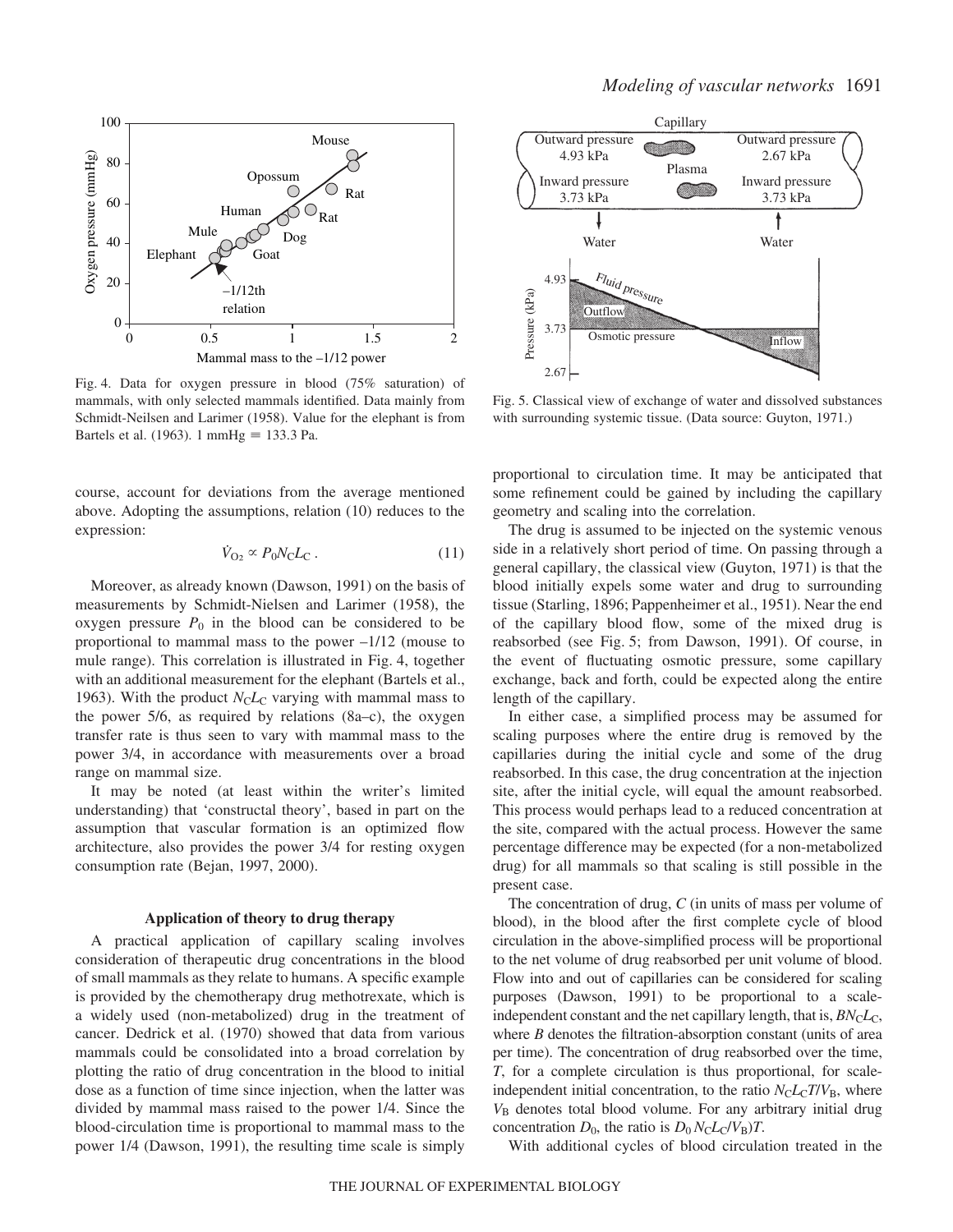## 1692 T. H. Dawson

same way, the effective initial dosage would (after the manner of Dedrick et al. 1970) be reduced by the factor  $f(t/T)$ , where *f*(–) denotes an unspecified function. Thus, concentration of drug in the blood at any time, *t*, is described for scaling purposes by the relation:

$$
\frac{C}{D_0} \propto \frac{N_{\rm C} L_{\rm C} T}{V_{\rm B}} f(\frac{t}{T}) \tag{12}
$$

Now, if the ratio *t*/*T* is fixed, the ratio on the left-hand side of this relation will be proportional to the first ratio on the right. The product  $N<sub>C</sub>L<sub>C</sub>$  varies with mammal mass to the power 5/6, as indicated by relations (8a–c), the total blood volume  $V_B$ varies directly with mammal mass (Brody, 1945), and the time for circulation *T* varies as mammal mass to the power 1/4, as indicated previously. The desired scaling relations may be written, for example, for the human relative to a smaller (or larger) mammal as

$$
\left(\frac{C}{D_0}\right)_{\rm H} = \left(\frac{M_{\rm H}}{M_{\rm M}}\right)^{1/12} \left(\frac{C}{D_0}\right)_{\rm M},\tag{13a}
$$

$$
t_{\rm H} = \left(\frac{M_{\rm H}}{M_{\rm M}}\right)^{1/4} t_{\rm M} , \qquad (13b)
$$

where subscripts 'H' and 'M' denotes values for the human and mammal, respectively.

Fig. 6 illustrates application of this scaling law in projecting measurements from the mouse (mass of  $0.022$  kg) to the human (mass of  $70 \text{ kg}$ ) for the plasma concentration of methotrexate in the blood as a function of time. The basic measurements for the mouse, as used in developing the results of Fig. 6, are due to Dedrick et al. (1970) and the data for the human are due to Henderson et al.  $(1965)$ . The solid curve shown in Fig. 6 is a simple 'best-fit' power-law expression for comparison purposes.



Fig. 6. Drug concentration ( $\mu$ g ml<sup>-1</sup> of blood plasma) per unit of initial dose (mg $kg^{-1}$  of body weight) as a function of time for the human. (Data sources: Dedrick et al., 1971; Henderson et al., 1965.)

The agreement of the scaled data from the mouse with that of the human, as shown in Fig. 6, is indeed very good. The factor  $(M_H/M_M)^{1/12}$  in the scaling relation (13a) represents the effect of capillary process and is equal to 1.96. Without this factor, the predictions from the mouse would thus be reduced by a factor of about 2. Overall, the factor can be seen to improve the predictions over what they would be otherwise.

### **Effects of strenuous exercise of mammals**

An interesting aspect of the work in the present discussion is that the scaling laws for the radius and length of the capillaries forming the vascular networks can be determined on the basis of the resting condition of mammals. This aspect has been noted earlier (Dawson, 2003). Since the size of the capillaries cannot change with exercise, there can only be one set of scaling laws for these, and resting conditions provide these laws. Of course, resting conditions also provide the scaling laws for resting heart rate, cardiac output and oxygen consumption rate, as illustrated here.

For a number of years, it was generally thought that all scaling relations associated with the physiological functions of mammals (for example, cardiac output, oxygen consumption rate and heart rate) were the same for both resting and exercise states. This could be the case if such physiological variables increased during exercise by the same factor for all mammals. This would change the proportional factor in the scaling relations, but leave the scaling exponents with body mass unchanged. This is now known not to be the case, as a result of work by Baudinette (1978), Taylor et al. (1981), Weibel et al. (1991) and Bishop (1997, 1999), among others.

In particular, the oxygen consumption rate of mammals (bat to steer range) in strenuous exercise has been shown by Bishop (1999), in careful analysis of existing data, to vary with mammal mass raised to the power 0.88, that is, a power of about 7/8. This result is consistent with earlier work of Weibel et al. (1991) and the more recent work of Weibel et al. (2004). The power 7/8 is also consistent with 'constructal theory' and the assumption that flow systems survive by forming easier access to the required flow (Bejan, 2000).

On the capillary scale, allowance appears to be made for exercise by increased activity of the capillary network through openings of reserve capillaries in the muscles (Krogh, 1920). This will change the scaling law for operative number of capillaries in the body, but will leave the scaling laws for dimensions of the capillaries unchanged. This view is, perhaps, consistent with the principle of 'symmorphosis' (Taylor and Weibel, 1981; Weibel et al., 1991; Hoppeler and Weibel, 1998) requiring (in simple terms) that nothing more be provided in the design of mammals than that required for their purposes.

In terms of the present work, the new condition for scaling of the average capillary number is a modified form of relation (11) such that

$$
\dot{V}_{\text{O}_2} \text{ (max)} \propto P_0 N_{\text{C}}^* L_{\text{C}} \,, \tag{14}
$$

where  $N_C^*$  denotes the modified capillary number for exercise.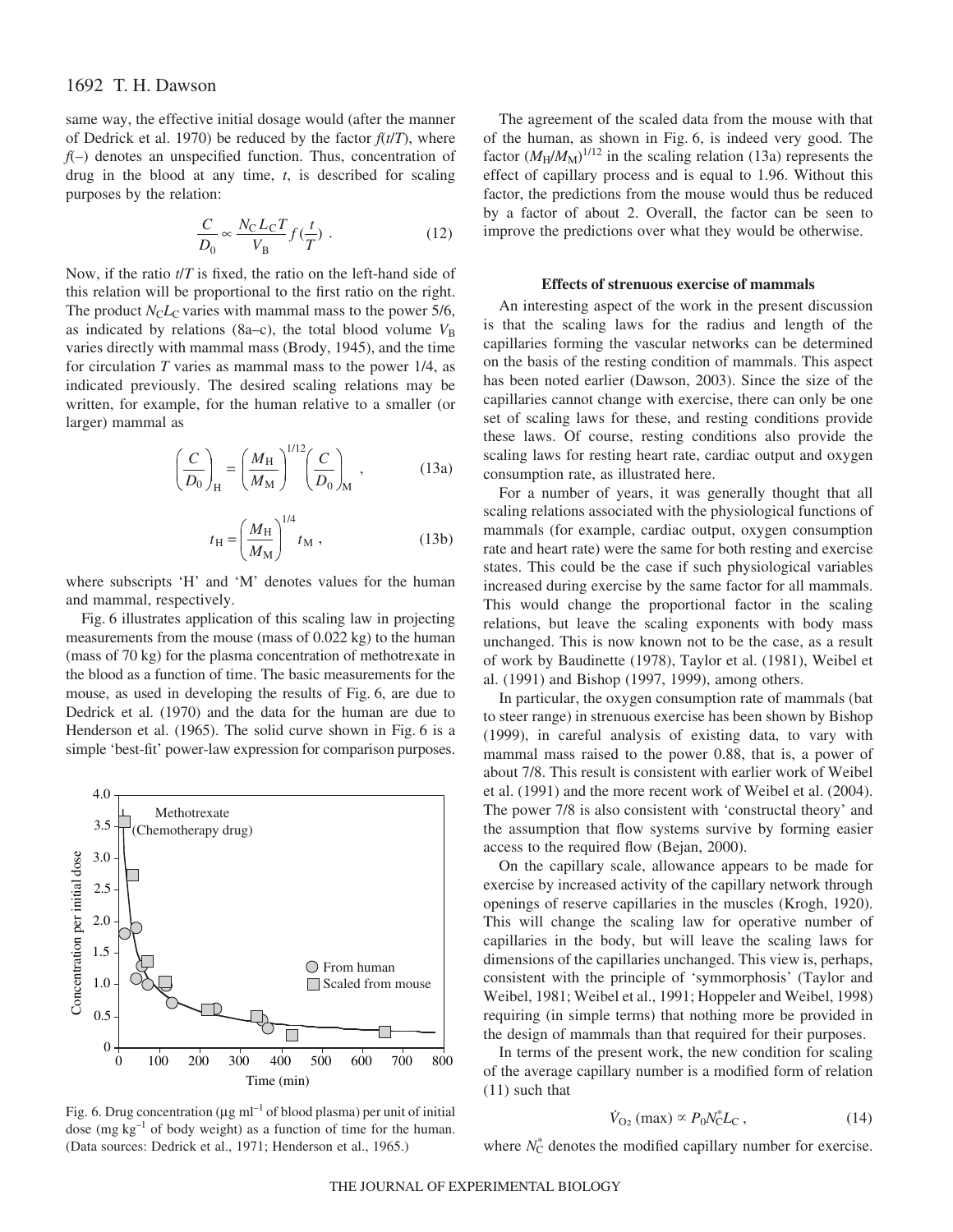With  $P_0$  and  $L<sub>C</sub>$  varying, as in the resting state, with mammal mass to the powers –1/12 and 5/24, respectively, and maximum oxygen consumption rate varying with mammal mass to the power 7/8, it can be seen that the scaling relation for the modified capillary number is

$$
N_{\rm C}^* \propto M_{\rm b}^{3/4} \,. \tag{15}
$$

This relation corresponds to a 'weighted' average for scaling of the number of capillaries in the body. The concept of a weighted average is consistent with recent discussion by Weibel (2002) and work of Darveau et al. (2002) on the rate of oxygen consumption during exercise. When compared with the resting state, with capillary number proportional to mammal mass to the power 5/8, the implication is that the ratio of average capillary number in strenuous exercise to resting number increases in proportion to mammal mass to the power 1/8. Perhaps gravity enters here in that larger mammals have to work harder than small mammals in overcoming their weight (as opposed to their mass) in exercise.

Of course, with strenuous exercise, resting-state similarity in the physiological response of mammals is lost. With fixed scaling of radius and length dimensions of the capillaries, it is impossible to satisfy all the earlier relations required for similar response among resting mammals. In this regard, capillary density in muscles that includes both resting and reserve capillaries (for strenuous exercise) cannot be expected to follow the simple scaling law noted earlier where resting capillary density varies with mammal mass to the power –1/6. This observation is consistent with sophisticated measurements of Hoppeler et al. (1981), which presumably detected both active and inactive capillaries as discussed recently (Dawson, 2003).

In spite of the loss of resting-state similarity in exercise, it is worthwhile to note that cardiac output in strenuous exercise appears to vary in the same way as oxygen consumption rate (Bishop, 1997), namely as mammal mass to the power 7/8. In this case, the pressure drop across capillary networks is still scale invariant like in the resting state, as can be seen from Equation (1). The rate at which energy is dissipated by viscous (frictional) resistance in the capillaries is proportional to the product of pressure drop and cardiac output. Considering all the capillary networks, this can then be seen to be proportional to the rate of oxygen supply to the body and, in particular, also to the heart since heart mass and body mass are proportional. A similar situation exists for the resting state. The ratio of rate of energy dissipation in capillary blood flow to rate of oxygen (fuel) supply to the heart is thus invariant with scale for both exercise and resting, consistent with good design practice.

This last matter may perhaps have implications regarding work by West et al. (1997), Banavar et al. (1999) and Dodds et al. (2001) on the efficiency of the design of the vascular networks of mammals. It may also have relevance in constructing a general basis for similarity in the strenuousexercise state that provides, for example, the 7/8ths power law for oxygen-consumption rate, like that provided here for the 3/4-law for the resting state.

## *Modeling of vascular networks* 1693

## **Concluding remarks**

Modeling of the vascular networks of mammals has been reviewed here, with the expressed goal of discussing relevant scaling laws for resting mammals of vastly different size. Both geometry and process have been considered. Results have been shown to be in good agreement with measurements for a wide range of mammal sizes. A main conclusion to be drawn from this review is that similarity exists for the vascular networks of mammals, as well as for related physiological processes.

Overall, the design of the vascular networks of mammals appears to be the same, with predictable adjustments for scale for resting mammals and some additional adjustment for exercise. An interesting question that presents itself is why the design follows essentially the same pattern for all mammals. The answer would appear to be simply because it is the 'best' pattern, all things considered. In this regard, it has been noted that, for both resting and strenuous exercise, the rate of energy dissipation in blood flow in the vascular capillary networks appears to be proportional under change of scale to the oxygen rate supplied to the heart. The ratio of the two is thus invariant under change of scale for both resting and exercise.

I am grateful to the referees for their valuable comments and criticisms of the original manuscript.

#### **References**

- **Adolph, E. F. (**1949). Quantitative relations in the physiological constitution of mammals. *Science* **109**, 579-585.
- Amin, T. M. and Sirs, J. A. (1985). The blood rheology of man and various animal species. *Q. J. Exp. Physiol*. **70**, 37-49.
- Banavar, J. R., Maritan, A. and Rinaldo, A. (1999). Size and form in efficient transportation networks. *Nature* **399**, 130-132.
- Bartels, H. (1982). Metabolic rate of mammals equals the 0.75 of their body weight. *Exp. Biol. Med*. **7**, 1-11.
- **Bartels, H., Hilpert, P., Barbey, K., Betke, K., Riegel, K., Lang, E. and Metcalfe, J.** (1963). Respiratory function of blood of the yak, llama, camel, Dybowski deer and African elephant. *Am. J. Physiol*. **205**, 331-336.
- **Baudinette, R. V.** (1978). Scaling of heart rate during locomotion in mammals. *J. Comp*. *Physiol.* **127**, 337-342.
- **Bejan, A.** (1997). *Advanced Engineering Thermodynamics*, 2nd edn. New York: Wiley.
- **Bejan, A.** (2000). *Shape and Structure, from Engineering to Nature*. Cambridge, UK: Cambridge University Press.
- **Bishop, C. M.** (1997). Heart mass and the maximum cardiac output of birds and mammals: implications for estimating the maximum aerobic power input of flying mammals. *Philos. Trans. R. Soc. Lond. B* **352**, 447-456.
- **Bishop, C. M.** (1999). The maximum oxygen consumption and aerobic scope of birds and mammals: getting to the heart of the matter. *Proc. R. Soc. Lond. B* **266**, 2275-2281.
- **Brody, S.** (1945). *Bioenergetics and Growth.* New York: Reinhold Publishing.
- **Brody, S. and Procter, R. C.** (1932). Relation between basal metabolism and mature body weight in different species of mammals and birds. *Univ. Missouri Agr. Exp. Station Res. Bull*. **166**, 88-102.
- **Clark, A. J.** (1927). *Comparative Physiology of the Heart*. Cambridge, UK: Cambridge University Press.
- **Darveau, C. A., Suarez, P. K., Andrews, R. D. and Hochachka, P. W.** (2002). Allometric cascade as a unifying principle of body mass effects on metabolism. *Nature* **417**, 166-170.
- **Dawson, T. H.** (1991). *Engineering Design of the Cardiovascular System of Mammals*. Prentice Hall Biophysics and Bioengineering Series (ed. A. Noordergraaf). Englewood Cliffs, NJ: Prentice Hall.
- **Dawson, T. H.** (2001). Similitude in the cardiovascular system of mammals. *J. Exp. Biog*. **204**, 395-407.